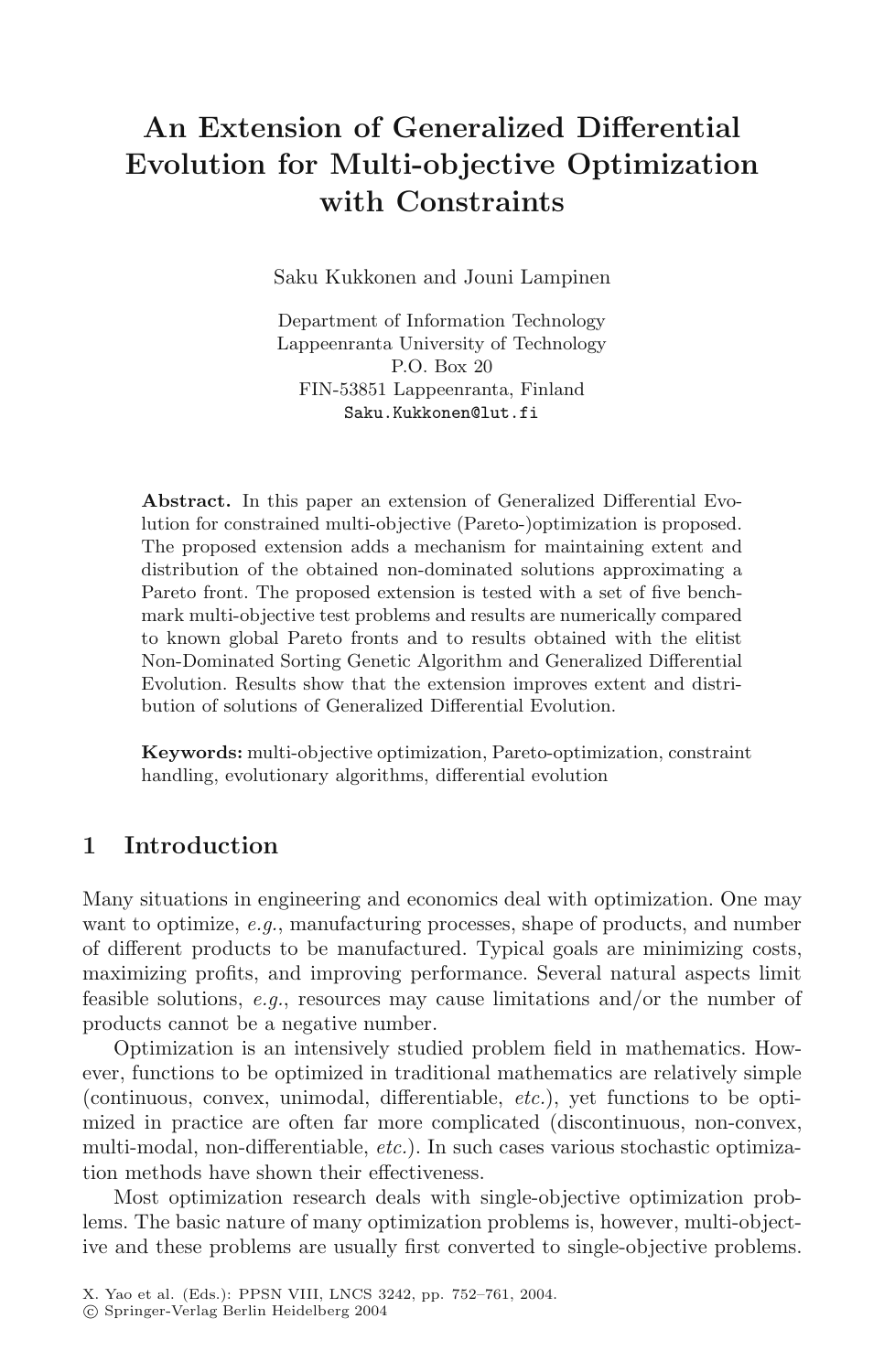Single-objective problems are commonly considered easier to solve but conversion from a multi-objective problem to a single-objective problem requires some *a priori* knowledge which is not necessarily available or which is hard to determine, *e.g.*, the relative importance of each individual sub-objective. For this reason interest exists in solving multi-objective problems in multi-objective form.

Several extensions of Differential Evolution (DE) for multi-objective optimization have already been proposed [1–5]. Most of these methods use a nondominated sorting for reproduction in each generation and some distance metric to prevent crowding.

This paper continues with the following parts: In Section 2 the concept of multi-objective optimization with constraints is handled briefly. Section 3 describes Differential Evolution algorithm and Section 4 describes proposed extension for constrained multi-objective optimization. Section 5 describes experiments and finally conclusions are given in Section 6.

## 2 Multi-objective Optimization with Constraints

Many practical problems have multiple objectives. For example, designing a wing of an aircraft may have objectives such as maximizing strength, minimizing weight, minimizing manufacturing costs, maximizing lifting force, minimizing drag, *etc.* Multiple objectives are almost always more or less conflicting.

Several aspects cause constraints to problems. In the previous example of the wing, the thickness of the metal parts used must be a positive number, shape limitations exist, some parts are available only in some predefined standard sizes, *etc.* Constraints can be divided into box or boundary constraints and constraint functions. Boundary constraints are used when the value of some optimized variable is limited to some range and constraint functions are representing more complicated constraints which are expressed as functions.

Multi-objective problems are often converted to single-objective problems by predefining weighting factors for different objectives, expressing the relative importance of each objective. However, this is impossible in many cases because a decision-maker does not necessarily know beforehand how different objectives should be weighted. Thus, a more convenient way is to keep multiple objectives of multi-objective problems and try to solve them in this form even though this may be harder to do in practice. Optimizing several objectives simultaneously without articulating the relative importance of each objective *a priori*, is often called Pareto-optimization [6]. An obtained solution is Pareto-optimal if none of the objectives can be improved without impairing at least one other objective [7, p. 11–12]. If the obtained solution can be improved in such way that at least one objective improves and other objectives do not decline, then the new solution dominates the original solution. A set of Pareto-optimal solutions form a Pareto front. An approximation of the Pareto front is called a set of non-dominated solutions because the solutions in this set are not dominating each other in the space of objective functions. From the set of non-dominated solutions the decision-maker may select one which has suitable values for different objectives.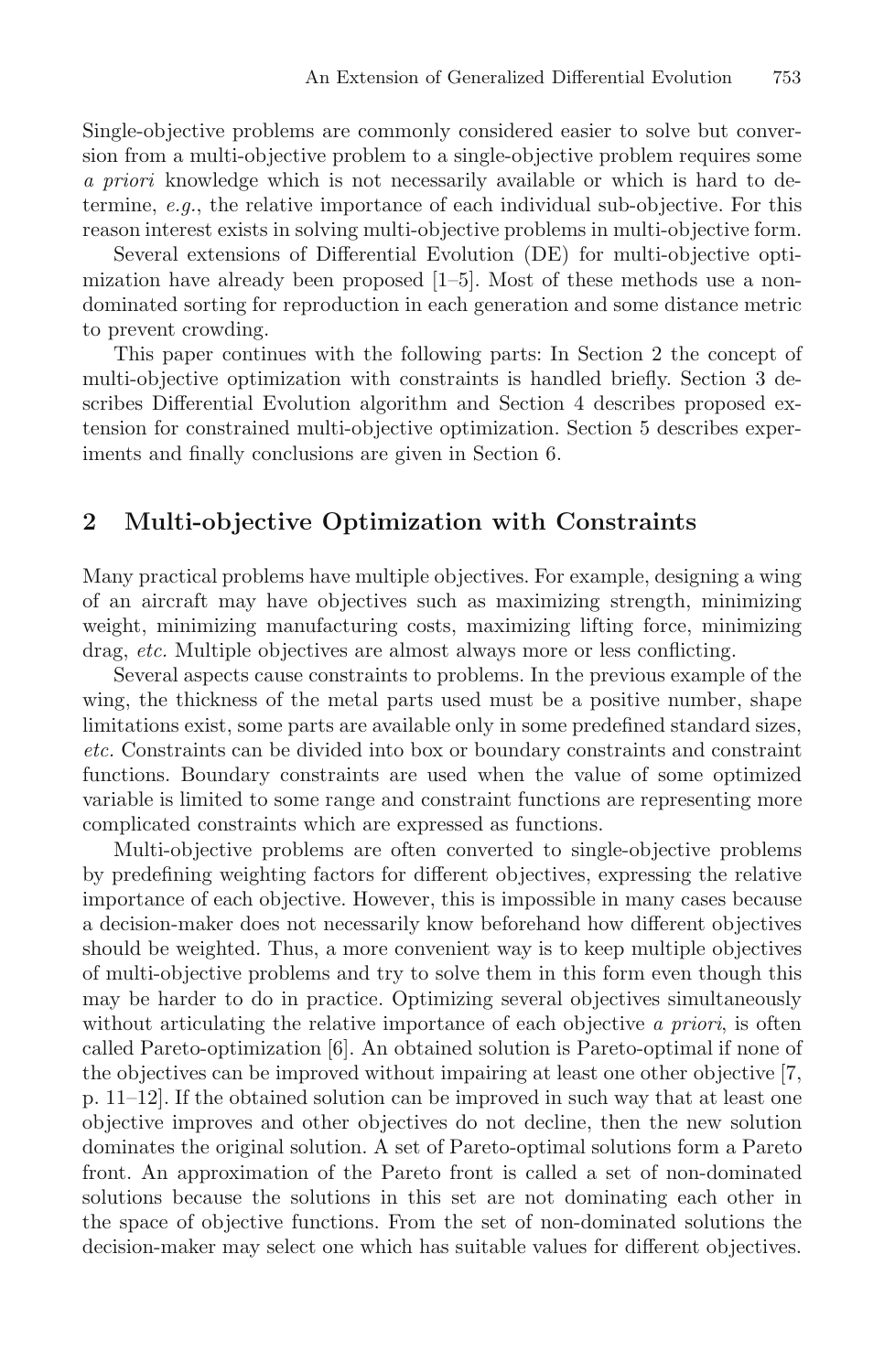This can be viewed as *a posteriori* articulation of the decision-makers preferences concerning the relative importance of each objective.

A mathematically constrained multi-objective optimization problem can be presented in the form [7, p. 37]

minimize 
$$
\{f_1(\boldsymbol{x}), f_2(\boldsymbol{x}), \dots, f_K(\boldsymbol{x})\}
$$
  
subject to  $\boldsymbol{x} \in S = \{\boldsymbol{x} \in \mathbb{R}^D | \boldsymbol{g}(\boldsymbol{x}) = (g_1(\boldsymbol{x}), g_2(\boldsymbol{x}), \dots, g_M(\boldsymbol{x}))^T \leq \mathbf{0}\}$  (1)

Thus, there are *K* functions to be optimized and *M* constraint functions.

The major part of earlier mathematical research has concentrated on optimization problems where the functions are linear, differentiable, convex, or otherwise mathematically well behaving. However, in practical problems objective functions are often nonlinear, non-differentiable, discontinuous, multi-modal, *etc.* and no presumptions can be made about their behavior. Variables may also be integers or discrete instead of being continuous. Most traditional optimization methods cannot handle such complexity or do not perform well in these cases in which the assumptions they are based on do not hold. For such problems stochastic optimization methods such as Simulated Annealing (SA) and Evolution Algorithms (EAs) have been demonstrated to be effective because they do not rely on any assumptions concerning the objective and constraint functions.

#### 3 Differential Evolution

The Differential Evolution (DE) algorithm [8, 9] [10, pp. 79–108] belongs to the family of Evolution Algorithms and was introduced by Storn and Price in 1995 [11]. Design principles in DE were simplicity, efficiency, and use of floatingpoint encoding instead of binary numbers.

Like in a typical EA, the idea in DE is to have some random initial population which is then improved using selection, mutation, and crossover operations. Several ways exist to determine a stopping criterion for EAs but usually a predefined upper limit *Gmax* for the number of generations to be computed provides an appropriate stopping condition.

A trial vector  $u_{i,G}$  created by mutation and crossover operations is compared to an old objective vector  $x_{i,G}$ . Here *i* is an index of the vector in the population and *G* is a generation index. If the trial vector has equal or lower objective value, then it replaces the old vector. This selection operation can be presented as follows [10, p. 82]:

$$
\boldsymbol{x}_{i,G+1} = \begin{cases} \boldsymbol{u}_{i,G} \text{ if } f(\boldsymbol{u}_{i,G}) \le f(\boldsymbol{x}_{i,G}) \\ \boldsymbol{x}_{i,G} \text{ otherwise} \end{cases}
$$
(2)

The average objective value of the population will never increase, because the trial vector replaces the old vector only if it has equal or lower objective value.

# 4 An Extension of Generalized Differential Evolution

Generalized Differential Evolution (GDE) [12–17] extends the selection operation of the basic DE algorithm for constrained multi-objective optimization. GDE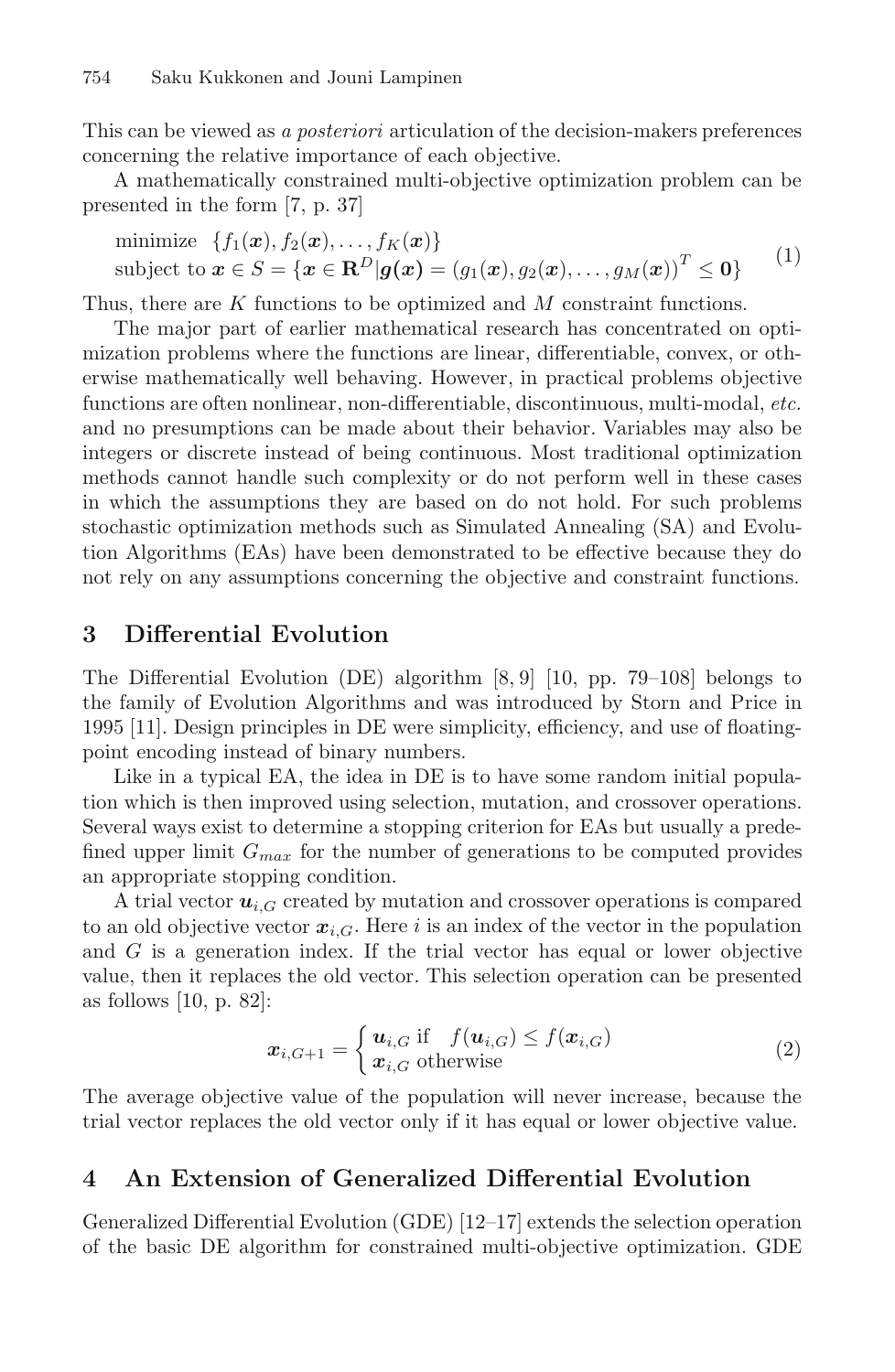has been demonstrated to have good convergence properties but distribution of solutions and extent of the obtained non-dominated front need to be improved. GDE does not contain any mechanism for maintaining these. As an attempt to improve GDE from this point of view, a modified selection operation for GDE is proposed in this paper. The proposed selection operation for *M* constraint and *K* objective functions is presented formally in (3).

$$
\boldsymbol{x}_{i,G+1} = \begin{cases}\n\begin{cases}\n\frac{1}{2}j \in \{1, \ldots, M\} : g_j(\boldsymbol{u}_{i,G}) > 0 \\
\sqrt{\gamma} \in \{1, \ldots, M\} : g'_j(\boldsymbol{u}_{i,G}) \leq g'_j(\boldsymbol{x}_{i,G}) \\
\sqrt{\gamma} \in \{1, \ldots, M\} : g_j(\boldsymbol{u}_{i,G}) \leq 0 \\
\frac{\lambda}{2}j \in \{1, \ldots, M\} : g_j(\boldsymbol{x}_{i,G}) > 0\n\end{cases} \\
\mathbf{u}_{i,G} \text{ if }\n\begin{cases}\n\forall j \in \{1, \ldots, M\} : g_j(\boldsymbol{u}_{i,G}) \leq 0 \land g_j(\boldsymbol{x}_{i,G}) \leq 0 \\
\lambda \\
\sqrt{\gamma} \in \{1, \ldots, K\} : f_k(\boldsymbol{u}_{i,G}) \leq f_k(\boldsymbol{x}_{i,G}) \\
\sqrt{\gamma} \in \{1, \ldots, K\} : f_k(\boldsymbol{u}_{i,G}) \geq f_k(\boldsymbol{x}_{i,G}) \\
\frac{\lambda}{2}k \in \{1, \ldots, K\} : f_k(\boldsymbol{u}_{i,G}) > f_k(\boldsymbol{x}_{i,G})\n\end{cases} (3)\n\end{cases}
$$
\n
$$
\boldsymbol{x}_{i,G} \text{ otherwise}
$$

where  $g'_{j}(\boldsymbol{x}_{i,G}) = \max(g_j(\boldsymbol{x}_{i,G}), 0)$  and  $g'_{j}(\boldsymbol{u}_{i,G}) = \max(g_j(\boldsymbol{u}_{i,G}), 0)$  are representing the constraint violations, and  $d_i$  is a distance measure for measuring the distance from a particular solution *i* to its neighbor solutions.

The selection rule given in (3) selects the trial vector  $u_{i,G}$  to replace the old vector  $x_{i,G}$  in the following cases:

- 1. Both the trial vector and the old vector violate at least one constraint but the trial vector does not violate any of the constraints more than the old vector does.
- 2. The old vector violates at least one constraint whereas the trial vector is feasible.
- 3. Both vectors are feasible and
	- the trial vector dominates the old vector or has equal value for all objectives, or
	- the old vector does not dominate the trial vector and the old vector resides in a more crowded region of the objective space.

Otherwise the old vector  $x_{i,G}$  is preserved.

The basic idea in the selection rule is that the trial vector is required to dominate the compared old population member in constraint violation space or in objective function space, or at least provide an equally good solution as the old population member. If both vectors are feasible and they do not dominate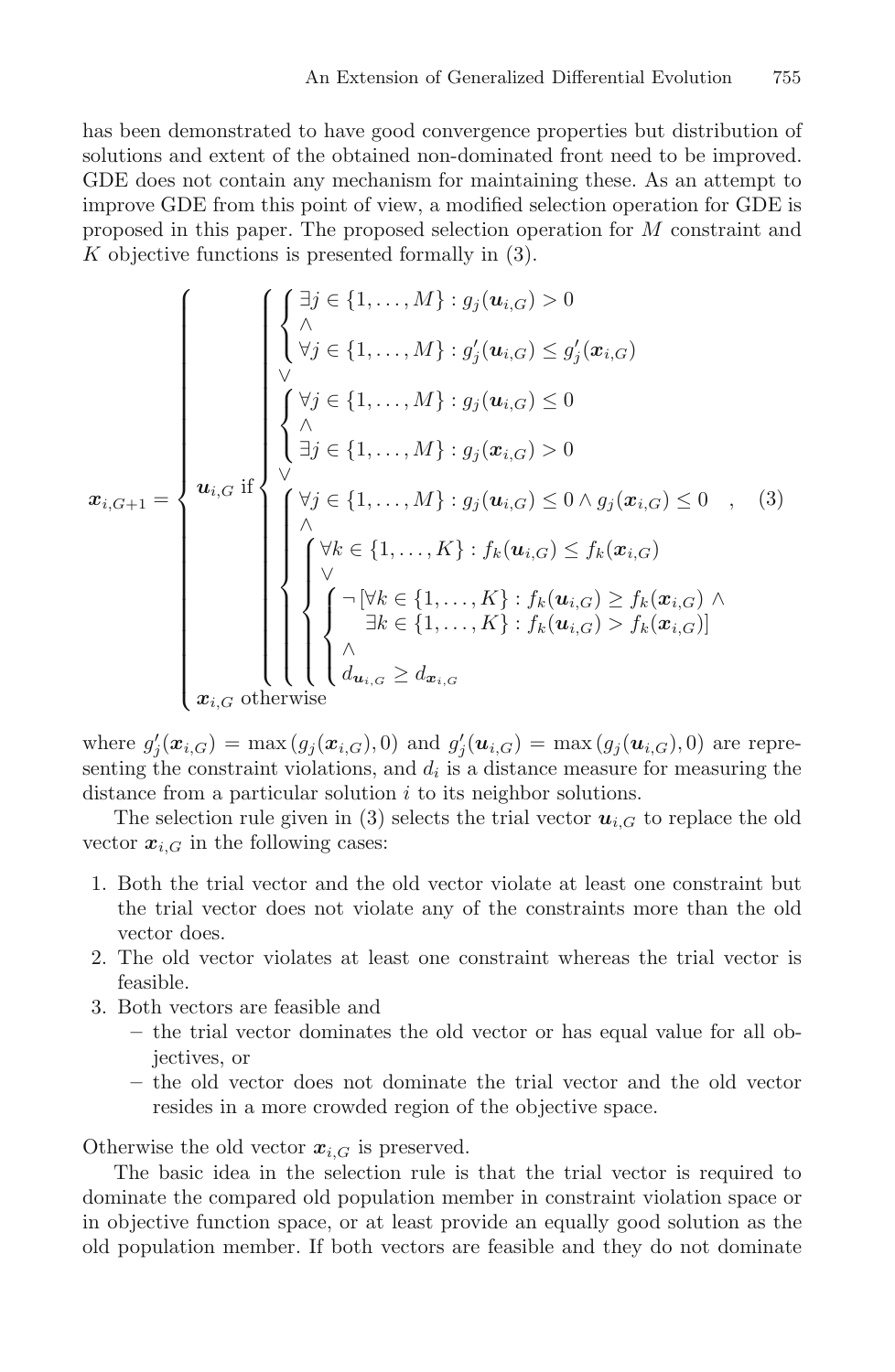each other, then the one residing in a less crowded region of the objective space is chosen to the population of the next generation. The principle of constraint handling is effectively rather similar to the method described in [18] even though the formulation is different. The main difference is in the case of two infeasible solutions. In this case the selection rule given in (3) compares solutions based on dominance of the constraint violations whereas the selection method described in [18] compares solutions based on a sum of the constraint violations which needs evaluation of all constraint functions and normalization of their values.

The whole selection rule given in (3) is effectively almost same as a constrained tournament method in [19, pp. 301–308]. In the selection rule given in (3) the trial vector is preferred over the old vector also in the cases when the trial vector is equally good as the old vector, *i.e.*, constraint violations are equal or objective function values are equal.

The selection rule given in (3) can be implemented in such a way that the number of function evaluations is reduced because not always all the constraints and objectives need to be evaluated, *e.g.*, inspecting constraint violations (even one constraint) is often enough to determine which vector to select for the next generation [13, 14]. However, in the case of feasible solutions all the objectives need to be evaluated which was not always necessary in earlier GDE. This will increase the total number of function evaluations as well as execution time. Also calculation of the distance measure, *di*, will increase execution time. In principle, any measure of distance from a solution to its neighbor solutions can be applied. A crowding distance [19, pp. 248–249] was applied here as the distance measure, *di*, because it does not need any extra parameters.

After the selected number of generations the final population presents a solution for the optimization problem. The non-dominated solutions can be separated from the final population if desired. There is no sorting of non-dominated solutions during the optimization process.

Later on in this paper the proposed method with the selection rule given in (3) is called *Generalized Di*ff*erential Evolution 2 (GDE2)*. The selection rule given in (3) handles any number *M* of constraints and any number *K* of objectives. When  $M = 0$  and  $K = 1$ , the selection rule is identical to the selection rule of the basic DE algorithm.

Usually large values (such as 0.9) are suggested as initial settings for the crossover rate *CR* and mutation factor *F* in the case of single-objective problems. In the case of multiple objectives, it was observed that using a large crossover rate often leads to faster convergence along one objective compared to another [15–17]. This causes the solution to converge to a single point of the Pareto front, which is not desired. Based on this observation, our initial recommendations for the control parameter values used for multi-objective optimization problems are  $CR \in [0.05, 0.5]$  and  $F \in [0.05, 1+)$  for initial settings. In line with these observations, use of small values for *CR* was also reported by other researchers in [2, 3]. However, the current recommendations are based on limited experimentation, and the problem of selecting the control parameter values is remaining mostly open.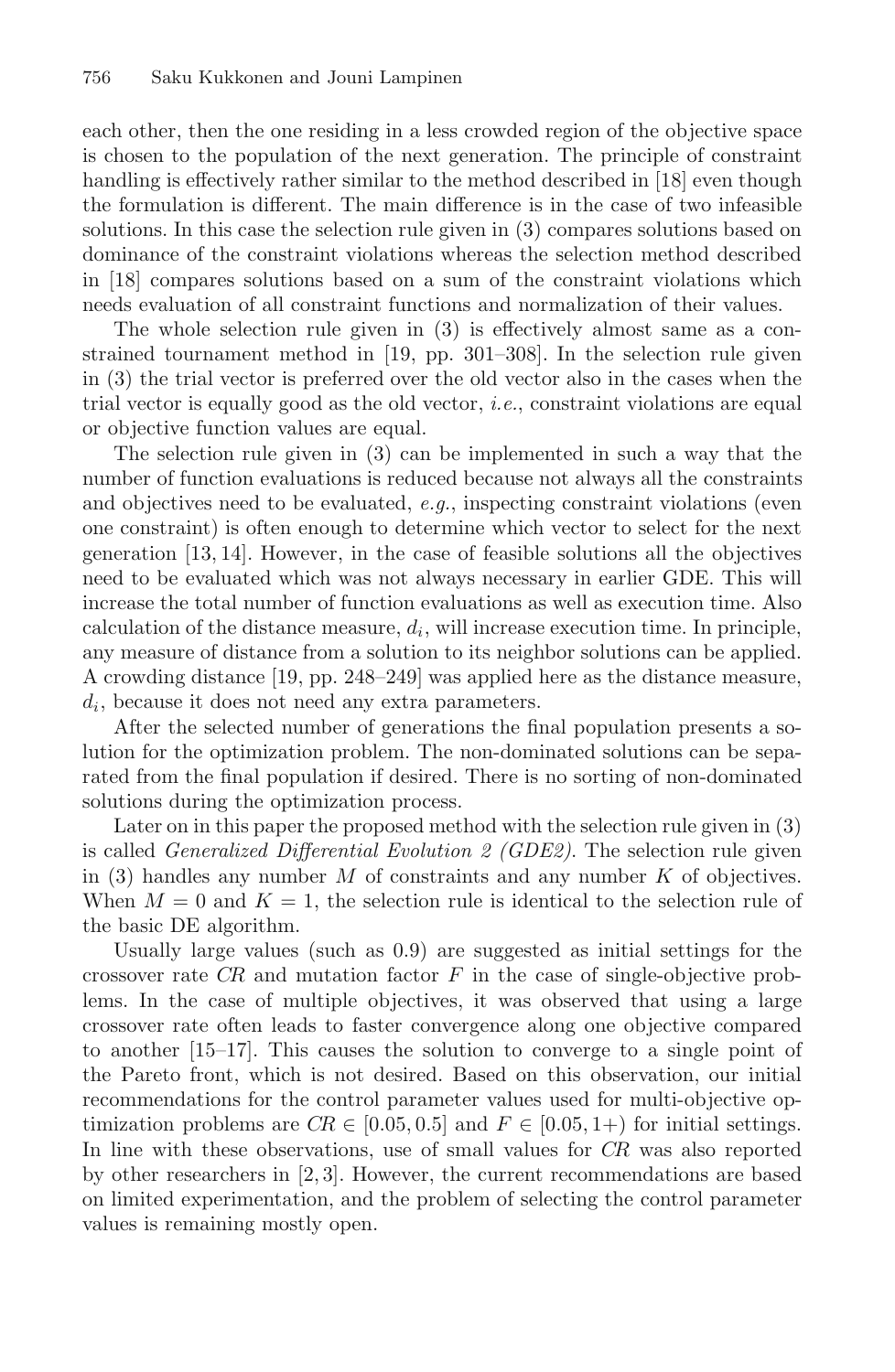# 5 Experiments

GDE and GDE2 were implemented in C and tested with a set of five bi-objective benchmark problems described in [20] and [21, pp. 57–59]. These problems are known as ZDT1, ZDT2, ZDT3, ZDT4, and ZDT6 [19, pp. 356–360]. They are designed to test the ability of a multi-objective optimization method to handle convexity (ZDT1), non-convexity (ZDT2), discontinuity (ZDT3), multi-modality (ZDT4), and non-uniformity (ZDT6) of the Pareto front.

#### 5.1 Experimental Results and Discussions

In all the test problems the size of the population was 100, the number of generations was 250, and the control parameter values for GDE and GDE2 were  $CR = 0.05$  and  $F = 0.1$ . In preliminary tests control parameter values 0.05, 0.1, 0.2, 0.3, and 0.4 were tested and suitable crossover rate and mutation factor were thereby approximately determined. It was noticed that suitable values for the crossover rate and mutation factor should be drawn from a rather narrow range for some problems, *e.g.*, problem ZDT4, while the underlying reason for this remains open.

The results of a single run of GDE and GDE2 for solving the multi-objective benchmark problems are shown in Fig. 1, where known global Pareto fronts and the results obtained with the Strength Pareto Evolutionary Algorithm (SPEA) [22] and the elitist Non-Dominated Sorting Genetic Algorithm (NSGA-II) [23] are also shown for comparison and visual assessment.

Tests for NSGA-II, GDE, and GDE2 were repeated 100 times with different random number generator seeds and the results were compared with different metrics. NSGA-II was selected for comparison because of its good performance in previous comparison tests [23] and since it is well known within the multiobjective optimization community.

Closeness to the Pareto front was measured with an error ratio (ER) and a generational distance (GD) [19, pp. 324–327]. Diversity of the obtained solution was measured using spacing (S), spread  $(\Delta)$ , and maximum spread (D) metrics [19, pp. 328–331]. Smaller values for the error ratio, generational distance, spacing, and spread are preferable. The optimal value for the maximum spread is 1.

Average numbers of needed function evaluations for GDE and average execution times for the methods are reported in Table 1. For NSGA-II and GDE2  $2 \times 25100$  function evaluations were needed on each run. All the tests were run on a Sun Sparc Ultra2. Table 2 contains the performance measurements solving the benchmark problems. Solutions contained the non-dominated members of the final population.

The results show that GDE2 improved extent and diversity of solutions over GDE without impairing the convergence property of GDE and increasing execution time only by little. NSGA-II was slightly better than GDE2 in most of the problems according to the metrics but NSGA-II needed more execution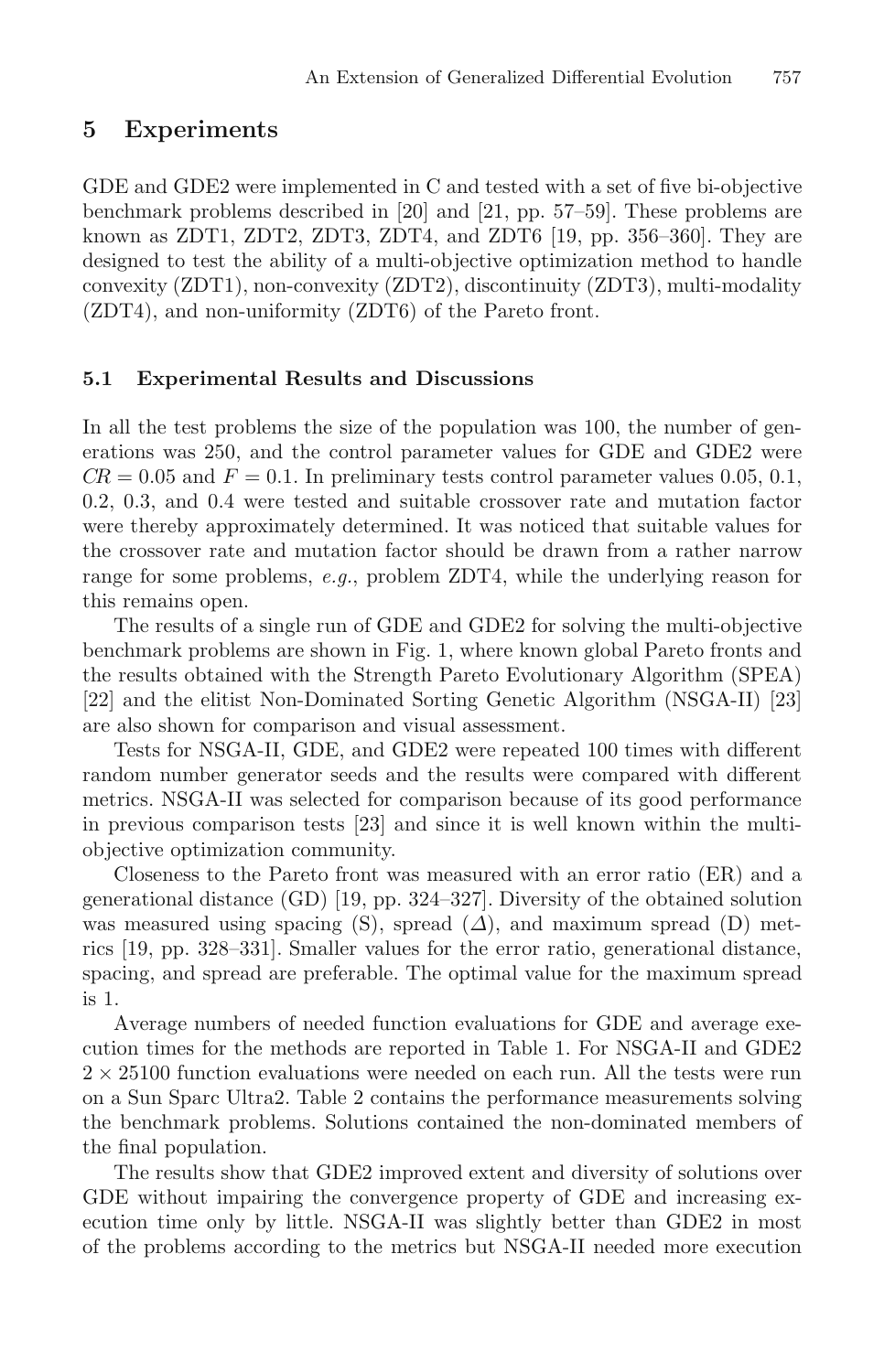

Fig. 1. Global Pareto front and solutions obtained with SPEA, NSGA-II, GDE, and GDE2 for a) ZDT1 b) ZDT2 c) ZDT3 d) ZDT4 e) ZDT6.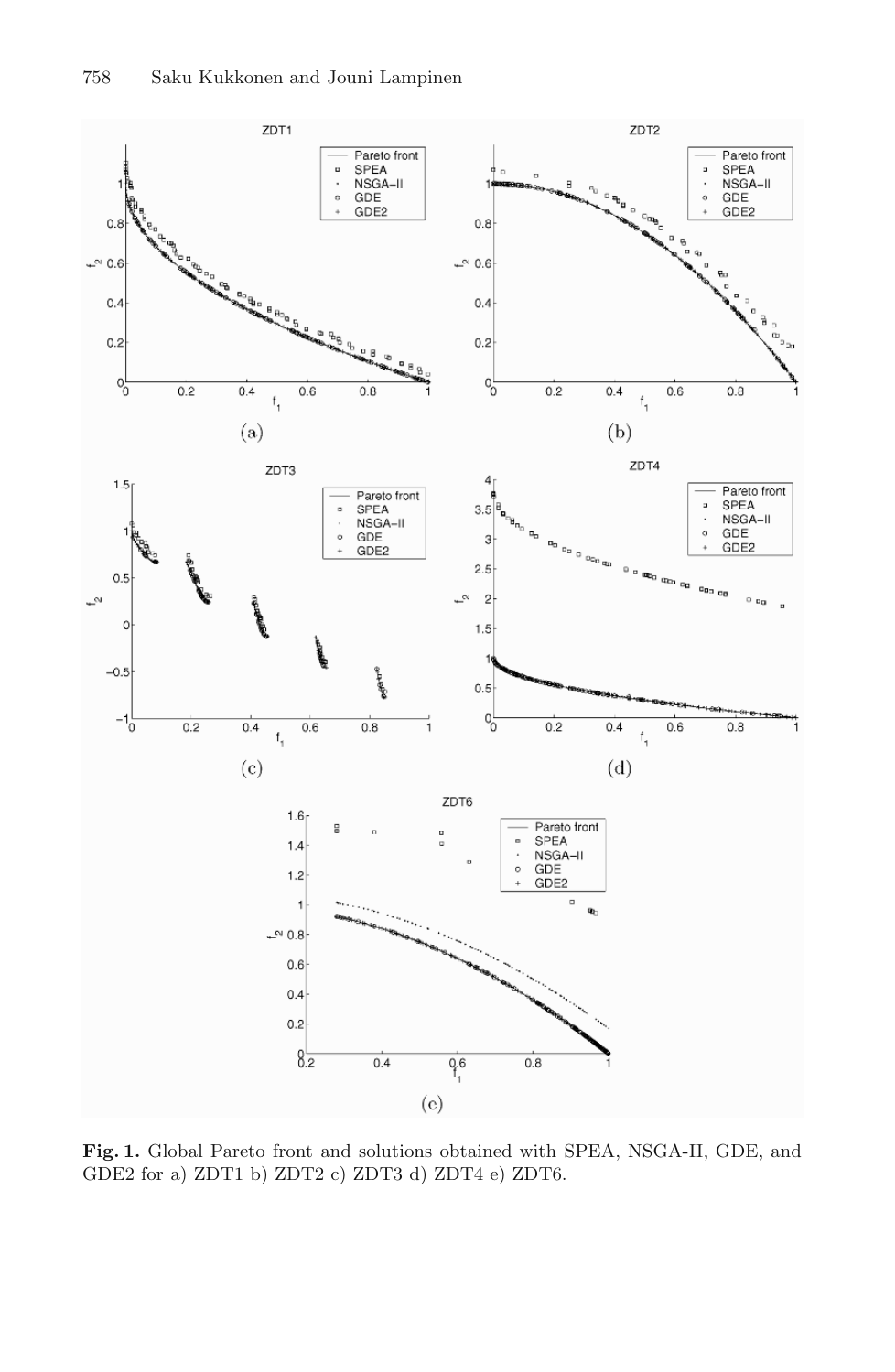Table 1. Average execution times of NSGA-II, GDE, and GDE2 solving multiobjective benchmark test problems. Average number of needed function evaluations  $(f_1 \text{ and } f_2)$  of GDE are also shown. Standard deviations are in parenthesis.

| NSGA-II |                               | GDE2 |                                                                                            |
|---------|-------------------------------|------|--------------------------------------------------------------------------------------------|
|         | Execution time Execution time |      | Execution time                                                                             |
|         |                               |      | $ZDT1 4.0040(0.3661)$ s $1.0166(0.0071)$ s $25100(0.0)$ $24079.2(29.3)$ $1.0875(0.0091)$ s |
|         |                               |      | $ZDT2 4.0315(0.2389)$ s $ 1.0230(0.0163)$ s $ 25100(0.0) 24080.2(27.9) 1.0820(0.0067)$ s   |
|         |                               |      | ZDT3 3.9735(0.3963) $s 1.0477(0.0085)$ $s 25100(0.0) 24078.3(32.8) 1.1169(0.0081)$ $s $    |
|         |                               |      | ZDT4 $3.9341(0.4769)$ s $0.5537(0.0085)$ s $25100(0.0)$ $23280.5(37.1)$ $0.6329(0.0151)$ s |
|         |                               |      | $ZDT6 4.0762(2.6311)$ s $0.5782(0.0097)$ s $25100(0.0)$ $22885.3(68.0)$ $0.6554(0.0106)$ s |

**Table 2.** Means of the solution cardinality  $(\aleph)$ , error ratio  $(ER)$ , generational distance (GD), spacing (S), spread  $(\Delta)$ , and maximum spread (D) of NSGA-II, GDE, and GDE2 for the multi-objective benchmark test problems. Standard deviations are in parenthesis.

| ZDT1             | X          | ER           | GD | S                                                                                                                                                        | D |
|------------------|------------|--------------|----|----------------------------------------------------------------------------------------------------------------------------------------------------------|---|
| NSGA-II          | 91.7(2.7)  |              |    | $\left[0.000(0.000)\right]0.000(0.000)\left[0.008(0.001)\right]0.418(0.036)\left[1.000(0.000)\right]$                                                    |   |
| <b>GDE</b>       | 98.9(1.3)  |              |    | <b>0.000</b> (0.000) <b>0.000</b> (0.000) <b>0.012(0.003) <b>0.764(0.045) 0.949(0.028)</b></b>                                                           |   |
| GDE <sub>2</sub> | 83.6(4.7)  |              |    | $\vert 0.000(0.000) \vert 0.000(0.000) \vert 0.011(0.001) \vert 0.518(0.048) \vert 1.000(0.000)$                                                         |   |
| ZDT2             | R          | ER.          | GD | S                                                                                                                                                        |   |
| NSGA-II          | 74.7(37.1) |              |    | $\left 0.000(0.000)\right 0.000(0.000)\left 0.008(0.001)\right 0.535(0.236)\left 0.800(0.402)\right $                                                    |   |
| <b>GDE</b>       | 78.1(9.8)  |              |    | <b>0.000</b> (0.001) <b>0.000</b> (0.000) <b>0.018(0.005) 0.864(0.067) 0.978(0.024)</b>                                                                  |   |
| GDE <sub>2</sub> | 87.9(4.4)  |              |    | $0.020(0.141)$ $\vert 0.000(0.000) \vert 0.010(0.001) \vert 0.470(0.052) \vert 1.000(0.001)$                                                             |   |
| ZDT3             | K          | ER           | GD | S                                                                                                                                                        |   |
| NSGA-II          | 92.9(2.3)  |              |    | $\left[0.000(0.000)\right]0.000(0.000)\left[0.006(0.001)\right]0.573(0.036)\left[0.971(0.083)\right]$                                                    |   |
| GDE              | 69.1(4.8)  |              |    | $0.003(0.007)$ $\vert 0.000(0.000) \vert 0.018(0.008) \vert 1.044(0.068) \vert 0.968(0.020)$                                                             |   |
| GDE2             | 40.3(3.8)  |              |    | $0.007(0.014)$ $\vert 0.000(0.000) \vert 0.020(0.005)$ $\vert 0.712(0.063)$ $\vert 1.000(0.001) \vert 0.001(0.001)$                                      |   |
| ZDT4             | X          | ER.          | GD |                                                                                                                                                          |   |
| NSGA-II          |            |              |    | $\left  \left( \left( 95.5(16.8) \right) \right  0.031(0.113) \right  0.001(0.001) \left  0.007(0.001) \right  0.389(0.113) \left  0.971(0.172) \right $ |   |
| <b>GDE</b>       | 66.7(25.4) |              |    | $0.235(0.357)$ $0.003(0.007)$ $0.026(0.015)$ $0.775(0.123)$ $0.968(0.052)$                                                                               |   |
| GDE <sub>2</sub> | 55.2(21.1) | 0.318(0.384) |    | $0.004(0.006)$ $0.019(0.010)$ $0.532(0.067)$ $1.006(0.025)$                                                                                              |   |
| ZDT6             | R          | ER           | GD |                                                                                                                                                          |   |
| NSGA-II          | 89.5(2.9)  |              |    | $1.000(0.000)$ $0.008(0.001)$ $0.008(0.001)$ $0.513(0.031)$ $0.965(0.006)$                                                                               |   |
| <b>GDE</b>       | 99.8(2.1)  |              |    | $0.010(0.100)$ $0.002(0.021)$ $0.017(0.005)$ $1.018(0.079)$ $0.988(0.050)$                                                                               |   |
| GDE2             | 97.2(2.3)  |              |    | $\vert 0.000(0.000) \vert 0.000(0.000) \vert 0.008(0.001) \vert 0.388(0.046) \vert 1.000(0.001)$                                                         |   |

time than GDE and GDE2, probably because of additional operations, *e.g.*, the non-dominated sorting. GDE2 outperforms NSGA-II in the problem ZDT6.

# 6 Conclusions and Future Research

In this paper an extension of Generalized Differential Evolution algorithm is proposed. The extension, GDE2, adds to GDE a mechanism for improving extent and diversity of the obtained Pareto front approximation without impairing convergence speed of GDE and increasing execution time only little. GDE2 is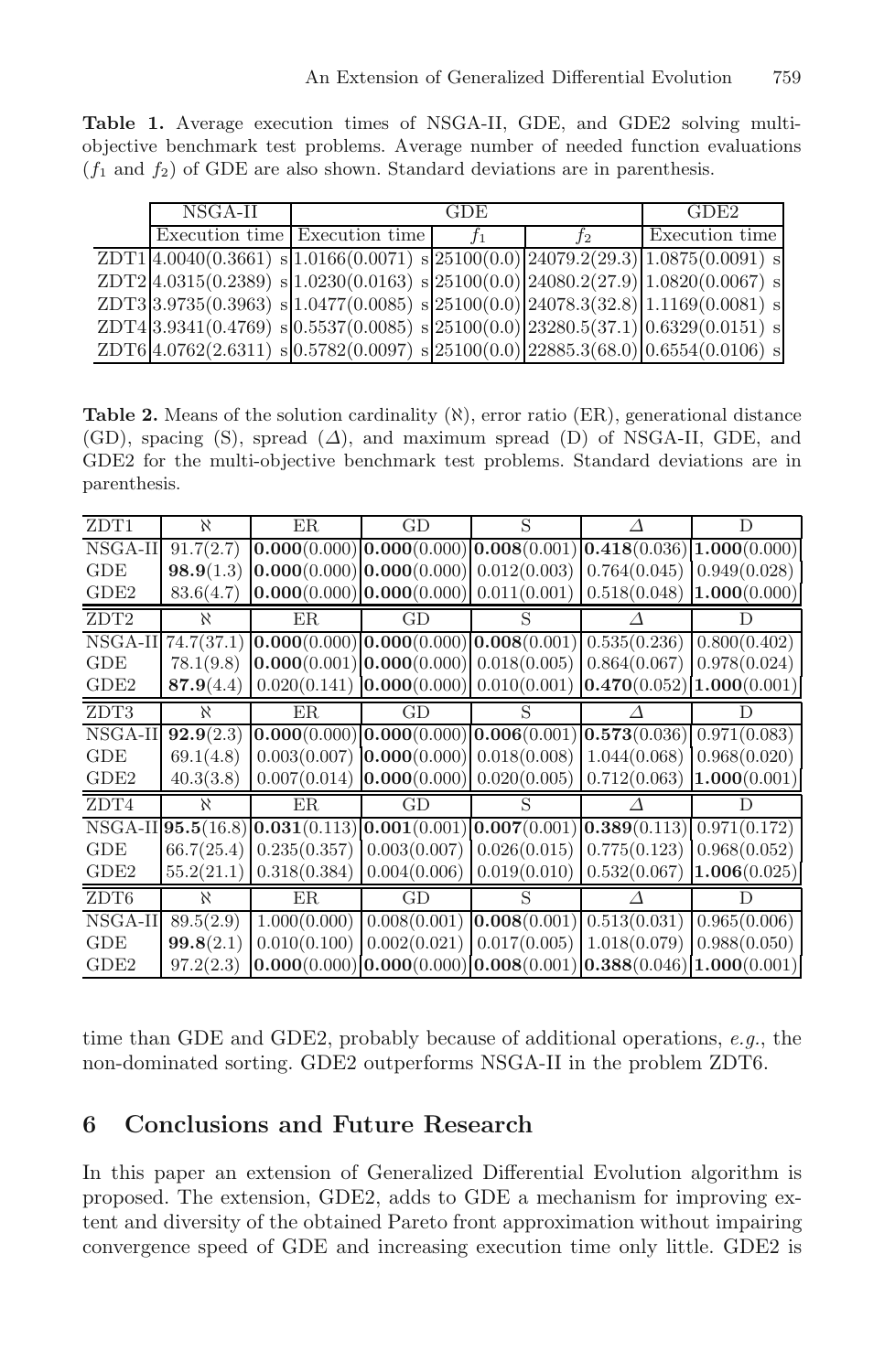demonstrated to be effective, and does not introduce any extra control parameters to be preset by the user.

GDE and GDE2 were tested with a set of five benchmark multi-objective test problems. The numerical results show that GDE2 is able to provide a solution for all the test problems and performs comparably to NSGA-II and GDE providing a relatively good approximation of the Pareto front. However, the proposed method was found rather sensitive to control parameter values.

The effect of parameters on the optimization process, extensive comparison of GDE2 with latest multi-objective evolutionary algorithms and test problems, and applying GDE2 for practical multi-objective problems remains among the topics to be studied.

#### Acknowledgements

Authors wish to thank K. Deb and E. Zitzler for providing source codes of NSGA-II and results of SPEA respectively, and reviewers for useful commends.

## References

- 1. Chang, C.S., Xu, D.Y., Quek, H.B.: Pareto-optimal set based multiobjective tuning of fuzzy automatic train operation for mass transit system. IEE Proceedings on Electric Power Applications 146 (1999) 577–583
- 2. Abbass, H.A., Sarker, R.: The Pareto Differential Evolution algorithm. International Journal on Artificial Intelligence Tools 11 (2002) 531–552
- 3. Madavan, N.K.: Multiobjective optimization using a Pareto Differential Evolution approach. In: Proceedings of the 2002 Congress on Evolutionary Computation, CEC'02, Honolulu, Hawaii (2002) 1145–1150
- 4. Babu, B.V., Jehan, M.M.L.: Differential Evolution for multi-objective optimization. In: Proceedings of the 2003 Congress on Evolutionary Computation, CEC'03, Canberra, Australia (2003) 2696–2703
- 5. Feng Xue, Arthur C. Sanderson, R.J.G.: Multi-objective differential evolution and its application to enterprise planning. In: Proceedings of IEEE International Conference on Robotics and Automation, Taiwan (2003) 3535–3541
- 6. Pareto, V.: Cours D'Economie Politique. Libraire Droz, Geneve (1964 (the first edition in 1896))
- 7. Miettinen, K.: Nonlinear Multiobjective Optimization. Kluwer Academic Publishers, Boston (1998)
- 8. Storn, R., Price, K.V.: Differential Evolution a simple and efficient heuristic for global optimization over continuous spaces. Journal of Global Optimization 11 (1997) 341–359
- 9. Lampinen, J., Storn, R.: Differential Evolution. In: New Optimization Techniques in Engineering. Springer (2004) 123–166
- 10. Corne, D., Dorigo, M., Glover, F.: New Ideas in Optimization. McGraw-Hill, London (1999)
- 11. Storn, R., Price, K.V.: Differential Evolution a simple and efficient adaptive scheme for global optimization over continuous spaces. Technical report, ICSI (1995) [Online] Available: ftp.icsi.berkeley.edu/pub/techreports/1995/tr-95- 012.ps.gz, 3.5.2004.